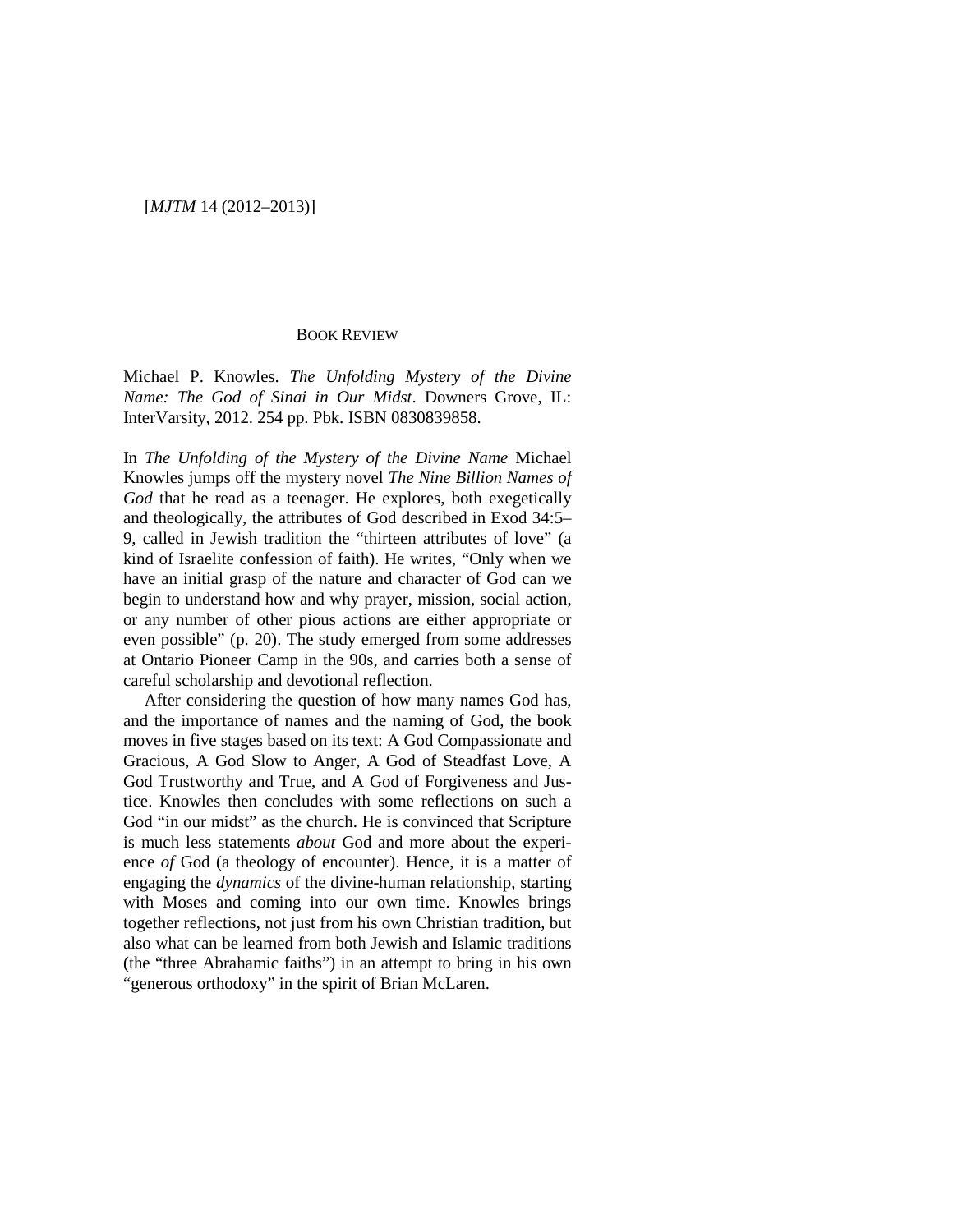## R2 *McMaster Journal of Theology and Ministry* 14

In the first chapter, Knowles captures well the importance of names and naming in the Ancient Near East and in the Old Testament, and appropriately focuses on the classic Exod 3:14 statement, "I am who I am." I am not convinced, as Knowles is, that the name YHWH was known to the patriarchs. Exod 6:2–3 states that the name YHWH was *not* known before the burning bush event, and the references in Genesis (4:26; 21:33; 28:16) can be adequately explained as Mosaic inserts into the Genesis narratives.

Knowles challenges the narcissism of a consumer age in which the worth of all things is measured against their relationship to ourselves. Rather, the nature of a "personal" God is that he is a God of history, covenant, and relationships—relationships in which he *chooses* to make people part of his divine purpose. And while it is true that knowing God truly lies at the heart of acting faithfully (creating a "family resemblance"), I would suggest that there is an incomprehensibility to God that must never be far from our thinking that we do *truly* know God.

Next, Knowles develops throughout the prophets, psalms, and Deuteronomy in particular, the compassion of God rooted in the Hebrew word *rehem*—womb—with all its nuances of motherlove. He points to the fact that compassion and graciousness are the opening attributes of our text, which shapes how anyone thinks about and relates to God, especially in prayer. Further, these terms not only express essential divine attributes, but also divine requirements for God's people ("Blessed are the merciful"), as illustrated particularly in the story of the prodigal son. A crucial point in the chapter is his reflection on the statement "I will have mercy on whom I have mercy, and will have compassion on whom I have compassion" (Rom 9:11). He correctly points out that this is a statement of the vast treasure of God's grace, and not something that appears to be "dangerously capricious" (per Pharaoh).

Knowles then explores a God who is "long in nostrils" ("slow to anger"). I enjoyed George Knight's suggestion that the intended meaning may be, "it takes a long time for the snort of anger to come through God's nose." Knowles explores the idea from a sense of injustice (why does God take so long?) as well as an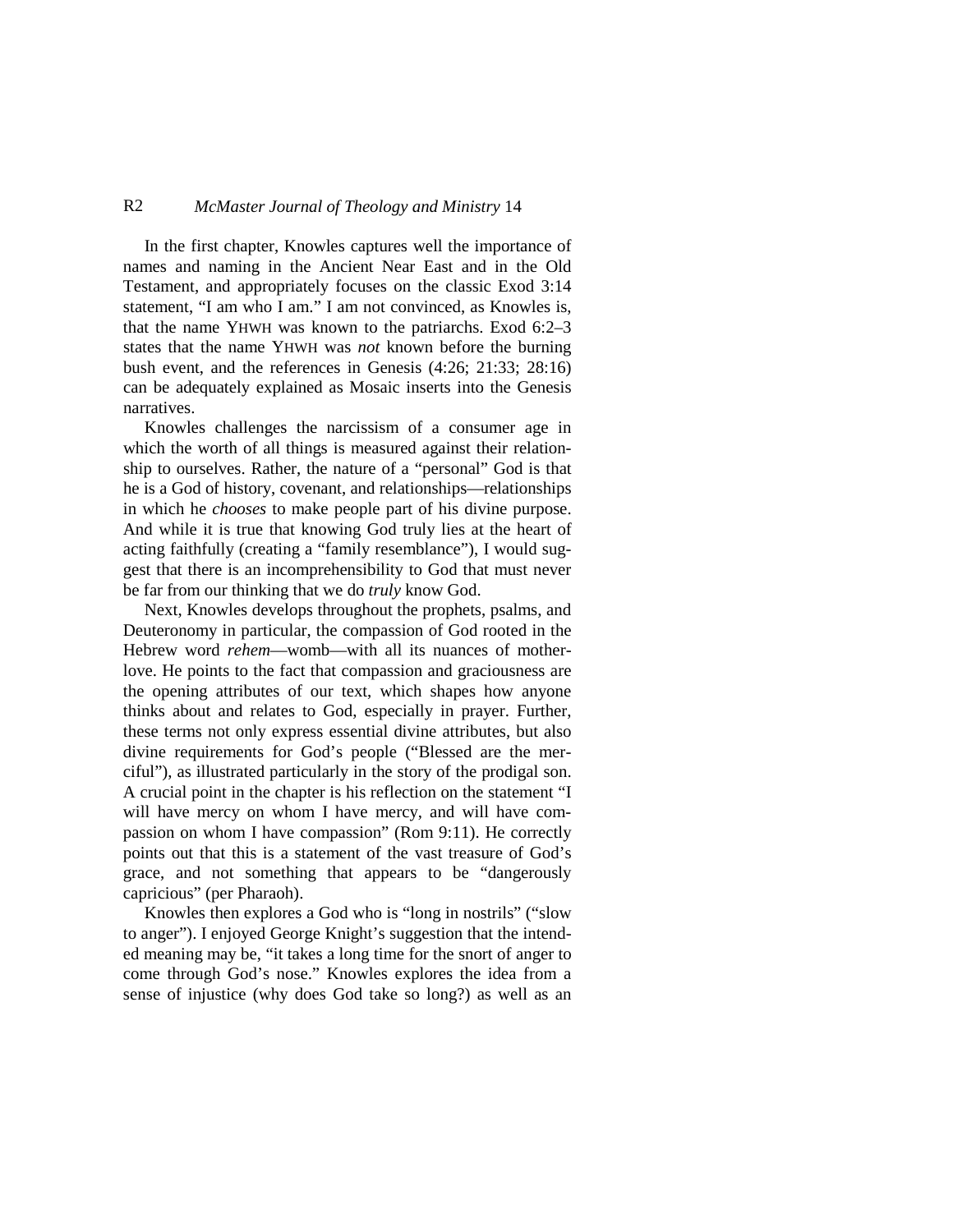expression of the forbearance of God. He lands on the latter (thankfully) as the ultimate expression of the mercy of God.

The use of apocryphal and Jewish literature throughout the chapter (and throughout the book for that matter) beautifully embellishes the biblical tension found in the language of lament, along with helping us see a more expansive idea of a "slow to anger" God. Interestingly, Knowles ties in the "fear of the Lord" with God's anger. While there is an element of something to be afraid of, commonly the phrase "fear of the Lord" is used more of worship and awe rather than raw fear of the wrath of God. Perhaps the idea of Rashi, who expounded on the two nostrils of God as two divine dispositions, one for the righteous and the other for the wicked, is a little fanciful, but it does set the table for the two realities of God's anger we see in both Old and New Testament writings. Ultimately, Knowles concludes, it is in the cross of Christ that both justice and mercy are served.

In chapter 4, with Rabbi Ben Bag Bag, Knowles turns the meaning and significance of *hesed* over and over, seeking the "everything" that is in the word. He points us to the Jewish tradition that *hesed* is one of the three foundations upon which the world rests (the other two are *Torah* and *avodah*). He then moves to Jesus and the rabbis in their reflections on *hesed* from Hos 6:6. From there, Knowles takes us to the Sermon on the Mount to point us to our responsibility to imitate that same kind of *hesed* as the essence of keeping covenant with God.

What is *hesed*? No English translation can capture it. So with two stories—Ruth and Naomi, and David and Mephibosheth, and then Psalm 23—he points to the heart of the word more by illustration than definition. One cannot talk about *hesed* without going to the central chapter of the Book of Lamentations, and Knowles does not disappoint us. The *kap* stanza (standing at the center of the *heth* to *nun* stanzas) is the pivot upon which the five songs of Lamentations turn. Finally, while we may not know for sure whether *hesed* lasts to the "thousandth" generation or to "thousands" of generations, "God's *hesed* is abundant and its scope is vast . . . [and is] the enduring expression of the very essence of God's character." One could further explore the idea of *hesed* by noting the shift in names from Ishbaal and Meribaal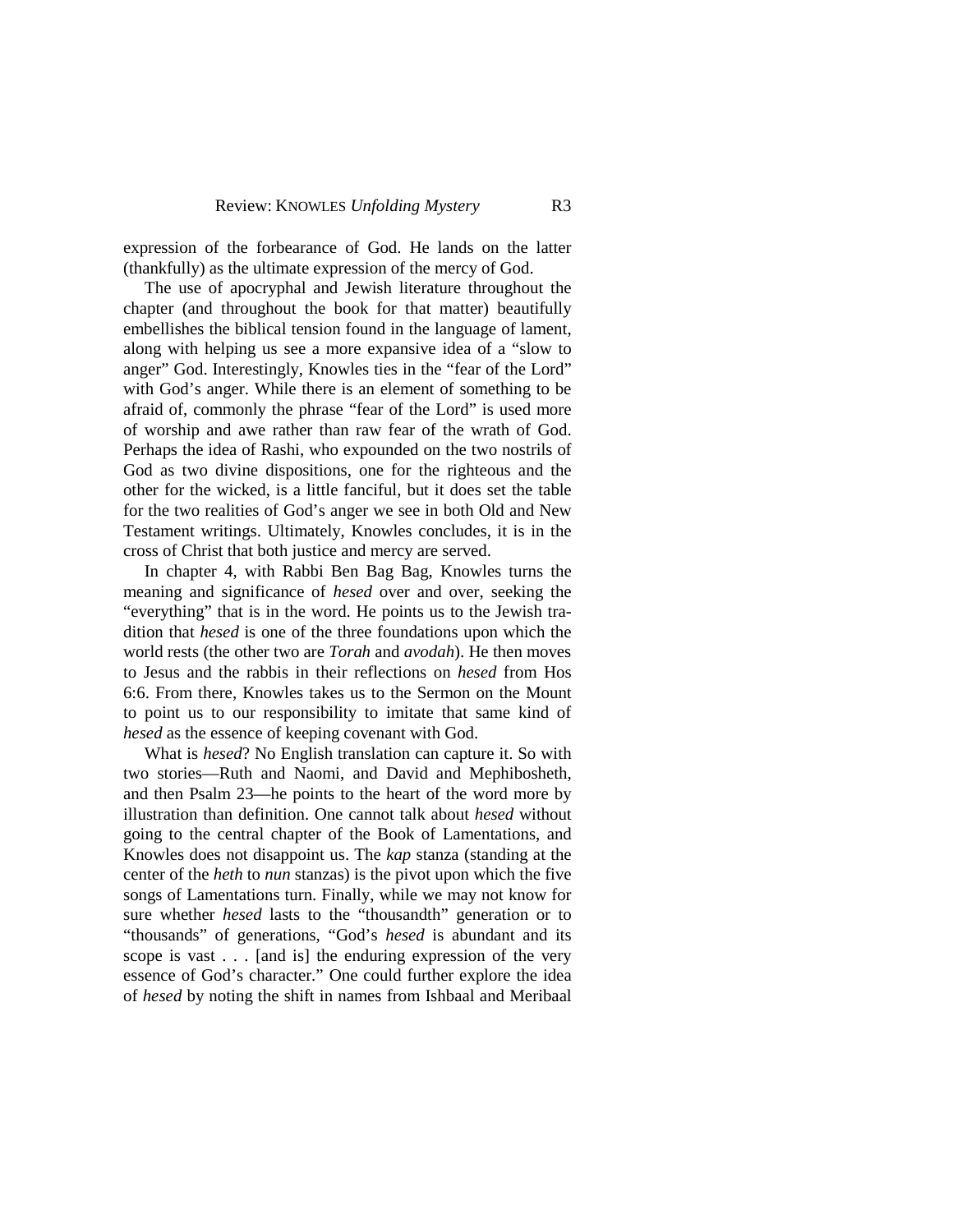## R4 *McMaster Journal of Theology and Ministry* 14

(Baal, a Canaanite deity) in the writings of the Chronicler to Ishbosheth and Mepibosheth (*bosheth* meaning "shame") in the writings of the Deuteronomist. In spite of the shameful association of the name Baal, *hesed* was active in their stories.

Next, God is a God of *'emet*. Knowles points out that the word captures a plethora of meanings including truth, trustworthiness, consistency, faithfulness, fidelity, steadfastness, and certainty. It is these that evoke and sustain belief. Whether or not we put any stock in the consonants of *'emet* being the first, middle and last letters of the Hebrew alphabet (surely more of a curiosity in a Jewish tradition than anything else), Knowles is correct in saying that God's truth and trustworthiness capture the whole meaning of Scripture. Knowles works through the tight connection of *'emet* and *hesed* and correctly points out that at times they can be taken as a hendiadys, but also can stand alone with their own range of ideas.

Knowles acknowledges, but skirts, the relationship between faith and faithfulness in soteriological debate by concluding, "The Hebrew antecedents can accommodate the full range of possibilities." However, he harmonizes Paul and James by bringing together "assent," "trusting dependence," and "faithfulness in conduct." While a number of key texts are brought forward from Paul, John, and the Book of Hebrews, it seems to me that Hab 2:4 and Rom 1:17 (cf. Gal 3:11) can never be left out of this discussion, which they are (see an older, but excellent article by George Zemek, "Interpretive Challenges Relating to Habakkuk 2:4b," *Grace Theological Journal* 1.1 [1980] 43–69).

The final of the five statements present a Gordian knot that Knowles tries to untangle. Certainly "iniquity" *('awon*) "transgression" (*pesha*), and "sin" (*hattaa'ah*) indicate *both* varieties and range of wrongdoing, and that forgiveness overcomes one or all. However, what about the line, "who will by no means clear the guilty"? And what about "to the third and fourth generation"? Knowles works hard at exploring possibilities. However, to try and move an infinitive absolute followed by a finite verb away from anything but emphasis is misguided (see Bruce K. Waltke and Michael O'Connor, *An Introduction to Biblical Hebrew Syntax* [Winona Lake, IN: Eisenbrauns, 1990] 584–88). "By no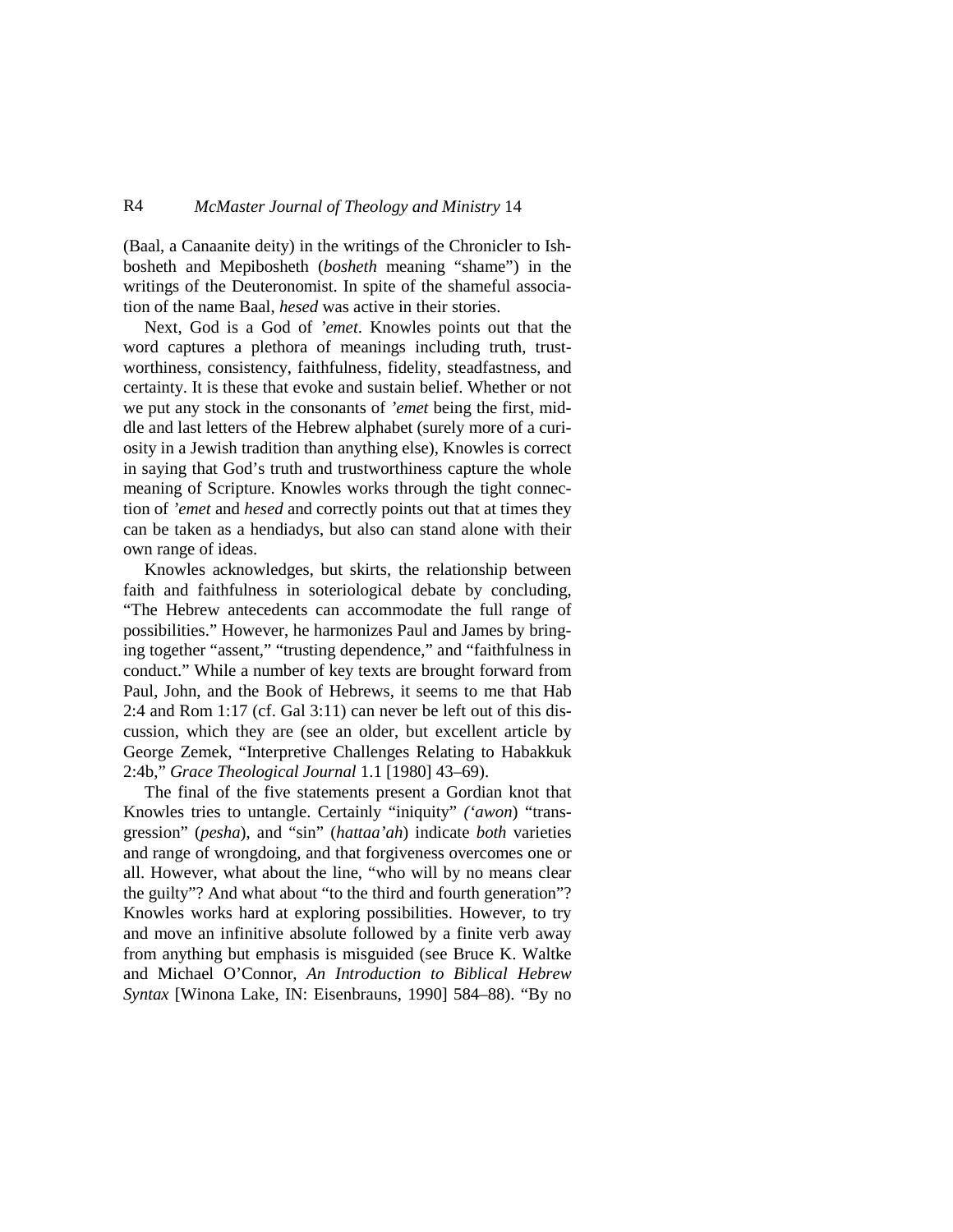means clear the guilty" stands as a translation, and the creative ways of the "pious interpreters" that Knowles explores only satisfy a sense of curiosity. I also found it interesting that in the discussion of "third and fourth," he never goes to the opening chapters of Amos, "For three transgressions, and for four . . . ." In poetic genre, the "three yea four" literary form speaks of enough and more than enough—over the top. In other words, it is not an expression of *limitation* as Knowles is arguing, but rather an expression of *beyond* limitation (cf. the climactic use of numbers in Job 5:19; Prov 6:16; 30:15–17, 18–20, 21–23; Eccl 11:1–2; Mic 5:5). Yes, something is being differentiated between judgment to the "third and fourth generation" in contrast to steadfast love "for thousands." But I am not sure Knowles has unraveled the Gordian knot, even by using Job, Jonah, and Jesus' story of the ungracious debtor as illustrations. Knowles is right when he confesses, "Jesus and Jonah implicitly acknowledge the *difficulty* of forgiveness" (italics mine), and the only answer is found in the God who bears the sin and who is the first to do the humanly impossible, but divinely possible, namely, to forgive.

Knowles ends with a recommendation of seeking a gracious conversation between the three Abrahamic faiths—Judaism, Islam, and Christianity. But first he points to the narrative of Joseph as the story of one who came to embody the "divine character in human conduct." Then, he moves from Joseph to the teachings at Qumran, the New Testament, and the early centuries of the Christian church in which the values and teachings of Exod 34:5–9 permeate their literature. Behind all this is the crucial point that acknowledgement of the qualities of God's character in Exodus 34 was widespread in the prayer world of the rabbis in the time of Jesus. Thus, for Christians to reappropriate the thirteen attributes held in common with Jewish believers, and to a lesser extent, people of Islamic faith, "offers the possibility of knowing the ways of God, after the manner both of Moses and of Jesus." From this vantage point, we have an invitation from Knowles to Jews, Christians, and Muslims into a conversation with each other. He acknowledges the difficulties, but argues that if we live out the character of God revealed in our text, the conversation will go better, and the divisions may not